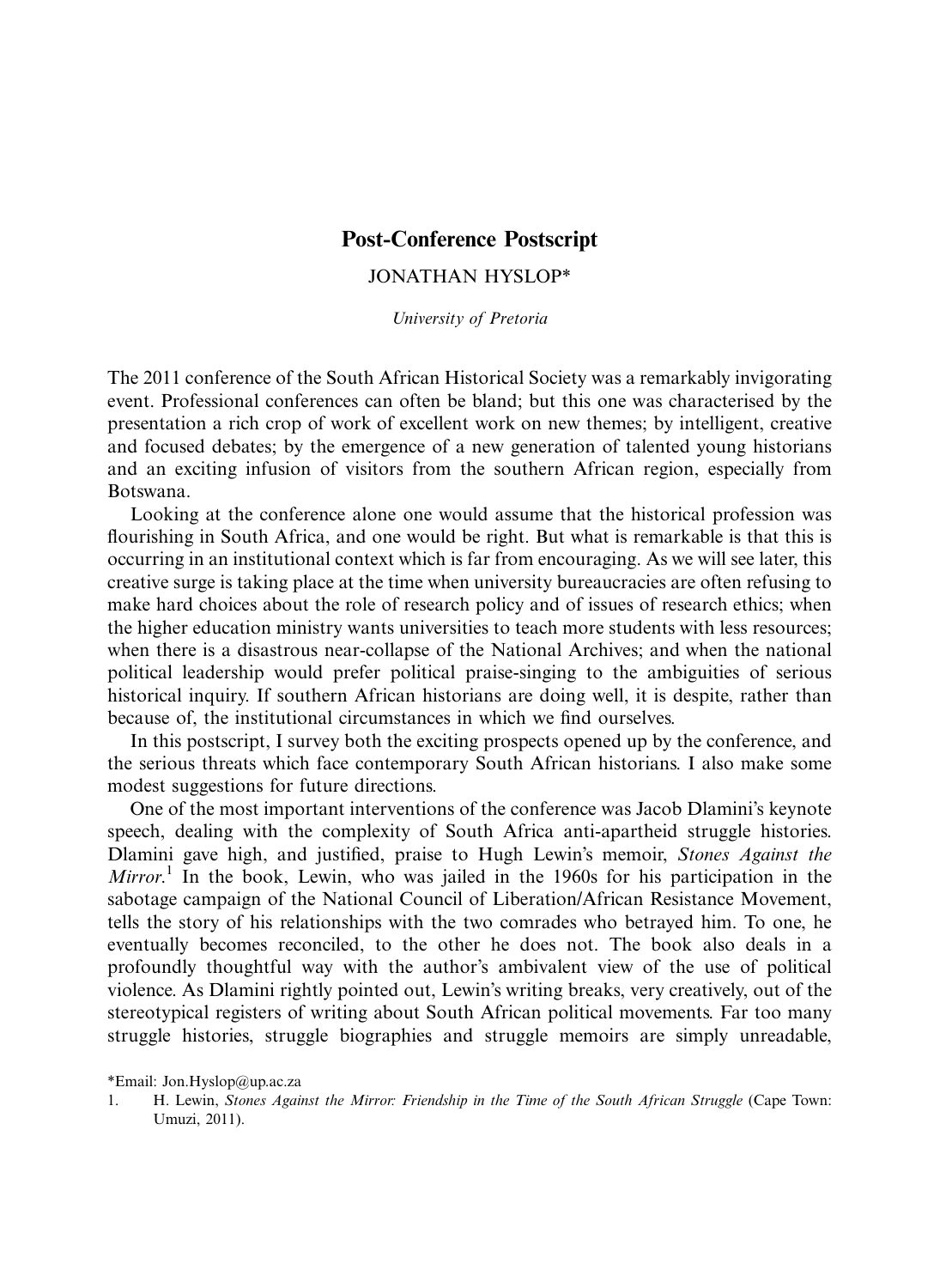because they avoid the complexity which serious historical writing is capable of bringing to the understanding of human beings and the choices they make. Instead, much of the literature offer us cartoon-strip heroes and villains. Simplistic oppositions of good and evil and teleological narratives have been imposed on a world where clandestine connections across political boundaries, blurrings between criminality and commitment, and unpredictable endings were rife. This is surely a good moment to reassess whether the endless production of writing in the triumphalist register is actually taking forward our historical understanding.

Another noteworthy development at the conference was the exciting work of scholars such as Sue Onslow on the history of the Cold War and its impact on Southern Africa. This reflects a new energy in international Cold War studies. Whereas for many years research on the Cold War was dominated by rather dismal international relations and frameworks, in recent years there has been a flowering of historical work on the period informed by a strong interest in political cultures. A particular leading role in this has been played by Professor Odd Arne Westad and is reflected in his editorship of the Cambridge History of the Cold War.<sup>2</sup>

South African historians have tended to avoid engagement with the Cold War for good reasons. The apartheid government justified its actions in the name of anti-Communism and presented the liberation movements as stooges of the Soviet Union. But the result has been a tendency to interpret the Cold War pronouncements of the old regime's political and military leadership as simply a covers for their racism, and to portray the ANC's links with the Soviet bloc as simply a pragmatic alliance. Under closer scrutiny though, the picture is becoming less simple. While racism was undoubtedly central to all old regime ideology, anti-communist ideas were an important part of the thinking of its leadership, especially in the military, and had real effects on their actions. On the other hand, under the influence of the South African Communist Party, the ANC did undergo a clear alignment with Soviet political thinking. The world views of the regime and the opposition to it were importantly shaped by their respective identifications with, and connections to, the western and eastern blocs, and the effects of these commitments are important to understand. This is also significant for understanding contemporary South African politics. The fragmentation in economic policy in the years after apartheid can largely be explained by the unexpectedness of the demise of the USSR and the crisis this created for ANC thinking.

Along with the historical profession internationally, historians of South Africa are becoming increasingly interested in writing history which transcends international boundaries. The other keynote of the conference, from Professor Antoinette Burton, focusing on the travels in newly independent Africa of an Indian writer, provided a master class in the art of transnational history. Of course transnationalism should not be seen as an all-purpose remedy for the intellectual problems facing historians. The national state remains a vitally important part of our world and will continue to be so for the foreseeable future. But the turn to acknowledging the importance of social and political processes which take place across borders has had particularly salutary effects on South African historians, because the overwhelming nature of our society's internal problems have made

2. M. P. Leffler and O.A. Westad, eds., The Cambridge History of the Cold War (three volumes), (Cambridge: Cambridge University Press, 2011).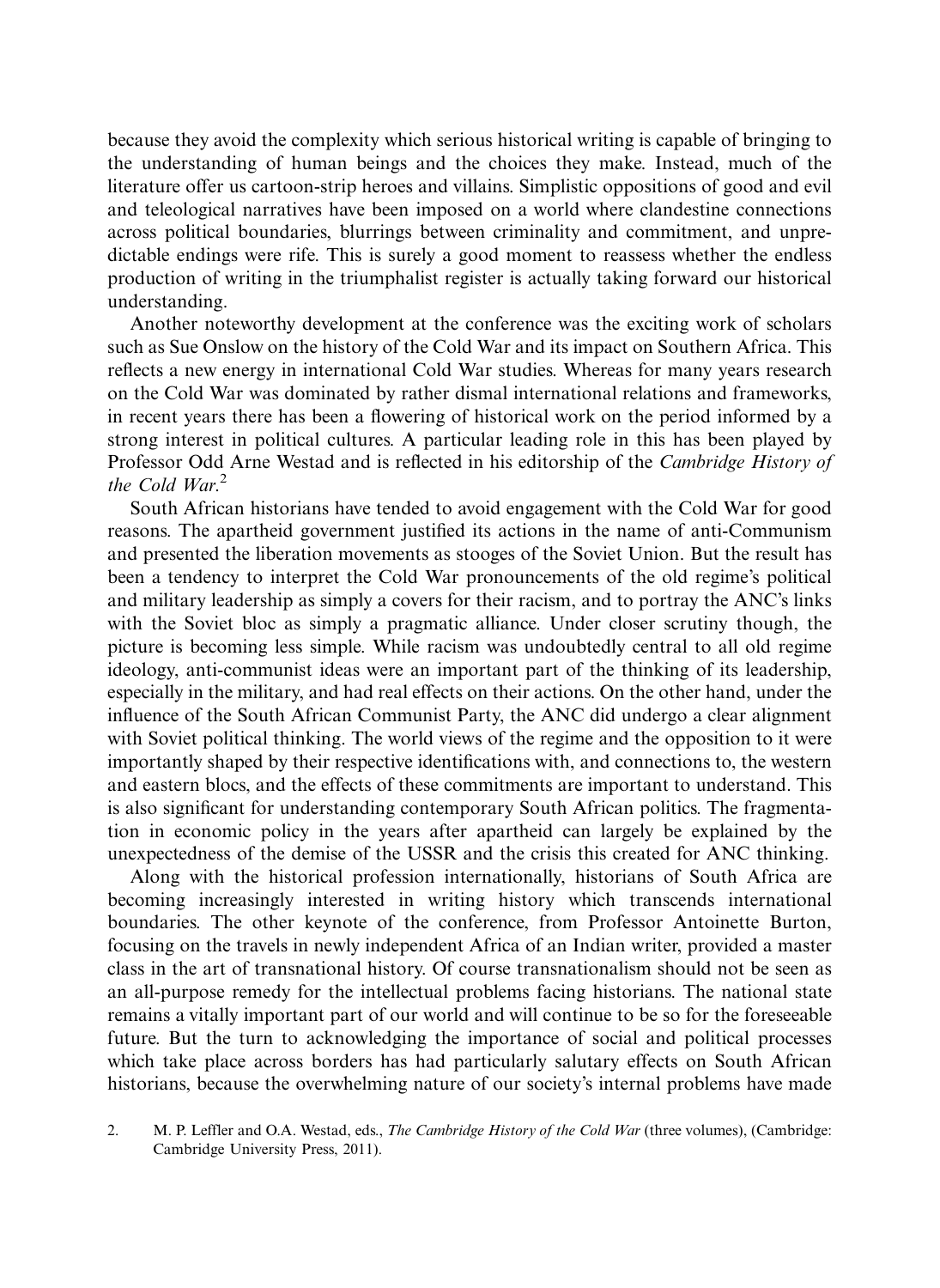us excessively inward-looking. This newly global perspective was reflected in a number of excellent contributions to the conference. Although it is invidious to single anyone out, Andrew MacDonald's study of the migrant career of an early twentieth-century international Kurdish con-man, who included South Africa in his international career of fraud was a work of brilliant scholarship, which promises great things to come from this outstanding young historian.<sup>3</sup> Transnationalism also to some extent frees us from sterile debates about whether South African history should be nationally framed, part of African historiography or part of world history. Rather, it encourages us to follow the global linkages of local events wherever the trail leads, whether these be to other parts of Africa, to Asia, or to Europe.

Biographical writing is alive and well in South African historiography. There were a number of papers at the conference which made creative use of biographical strategies, and the conference also saw the launch of two important scholarly biographies, Hlonipa Mokoena's book on Mangena Fuze, and Heather Hughes' life of John Dube.<sup>4</sup> Biography has often been regarded by academic historians as a somewhat 'low-rent' activity, but it has important virtues both intellectually and as a vehicle for bringing history to a wider audience. Far from being an easy option, biography challenges the author to address the fundamental sociological question of the relationship between structure and individual agency. And few forms of history are as demanding in their archival demands as serious biography. Moreover the inherently novelistic structure of biography makes it readable to a public which would never be tempted by other forms of historical writing. We hope to see a fruitful development of this field and a broadening reading public for South African biography.

The conference gave proof of the continuing development of high quality research in a number of important sub-fields of historical scholarship, including environmental history, feminist history and gay history. It was also clear has been important progress in professionalising the previously somewhat uneven field of South African military history, to which Ian van der Waag, Louis Grundligh and Albert Grundlingh have made very important contributions.

To ageing historians, the presence at the conference of a significant cohort of talented, capable and enthusiastic young South African and Botswanan historians was hugely encouraging. There has especially since the disastrous downgrading of school history teaching during the South Africa's ill-starred Outcomes Based Education experiment  $-$  been much gnashing of teeth about the future of history. But here we saw a group of young people, questioning, capable and racially and culturally diverse, keen to take forward the teaching and writing of history.

Yet it is precisely this sense of optimism about the potential that must make us question and engage with some of the major obstacles which face the profession. If the potential of these young scholars is to be fulfilled, South African higher education must offer them an engaging and desirable future.

<sup>3.</sup> A. MacDonald, 'The Jilu Men and M.G. Daniel in the Benevolent Empire: A History of Transcontinental Begging c.1850-1950' (unpublished paper).

<sup>4.</sup> H. Mokoena, Magema Fuze: The Making of a Kholwa Intellectual (Pietermartizburg: University of KwaZulu-Natal Press, 2011); H. Hughes, The First President: A Life of John L. Dube, The Founding President of the ANC (Johannesburg: Jacana Media, 2011).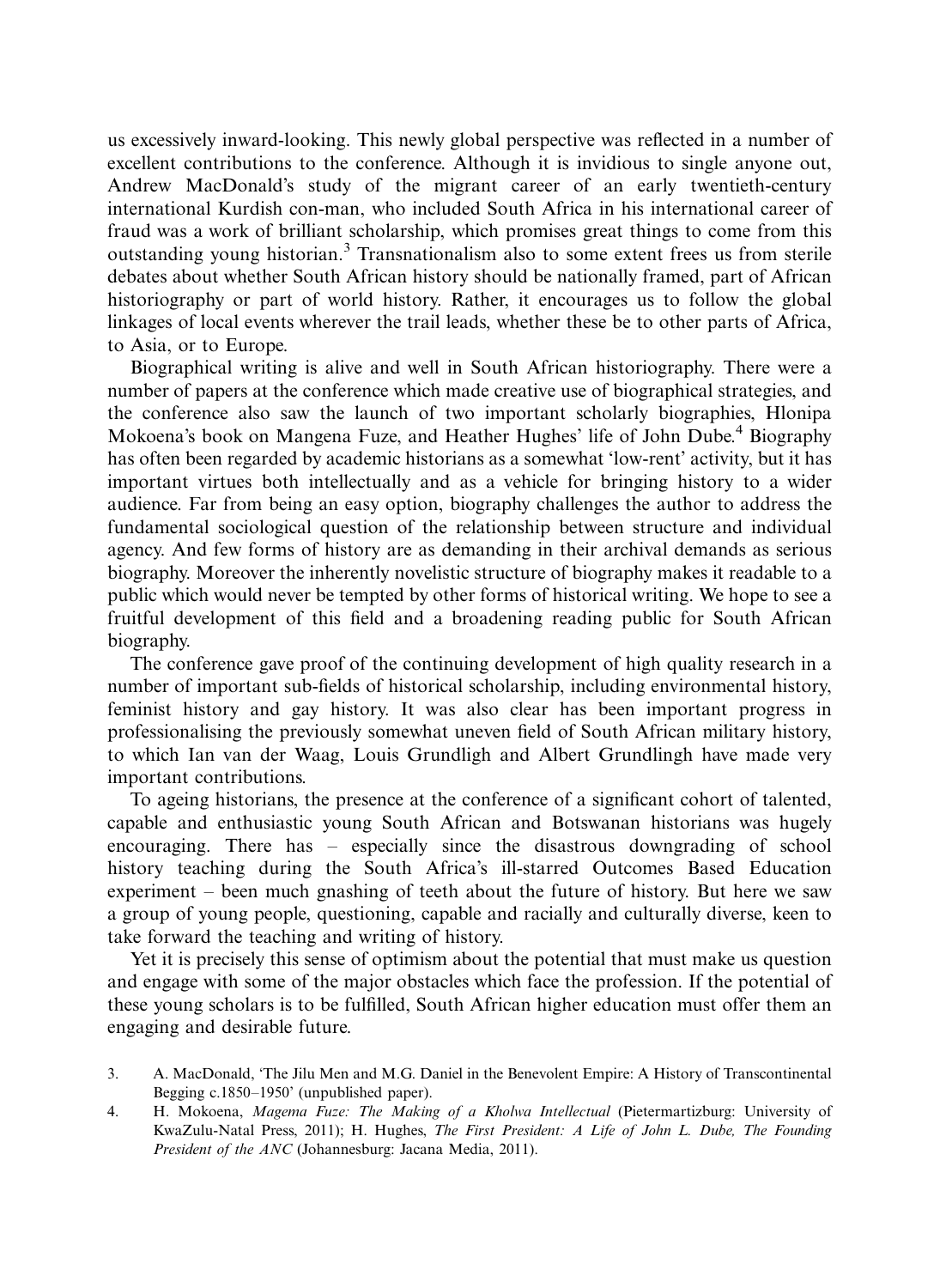And it is far from clear that the universities of South Africa are making academia an attractive career for bright young people. Instead of finding ways to adequately fund full time postgraduate studies, most universities are making use of MA and PhD students in full time teaching posts, thus endlessly prolonging the time it takes for these students to complete their higher degrees. In a world where the norm for appointment to a tenure-track post is a PhD, this is an anachronism which undermines our international standing, as well as being bad for the personal development of the students involved.

And when the student does get appointed to a teaching post, administrations often fail to provide the conditions for quality teaching and research productivity. Desperate to placate a state which wants them to teach more and more students with less and less money, administrators are driving up the size of classes to the point where the classroom experience becomes alienating and ineffective for the student and dispiriting for the lecturer. Despite a continuing increase in the number of bureaucrats, more and more of academics' time is taken up by a constant drizzle of administrative tasks, many of them created by the misguided belief that anything can be measured.

What university planners fail to understand is that the working time of academic staff is an institution's greatest asset. The more time that academics spend on teaching and research, the better for all concerned. It is absurd that in many institutions, for want of adequate secretarial and technical support, scholars spend time filling in forms and trying to figure out how to project their Power Point. This may sound like the whingeing of the over-privileged. But for teaching effectiveness and research productivity this is a crucial question. Paying a PhD to do work that could be done by a clerk or a technician is an extraordinary waste of money. And administrators tend to believe that money is always the key to improving research. But, especially for historians, time is actually more important. You can always do cheaper research, but you cannot do your work without the time to get into the archives or do your field interviews. Research in the humanities is about time more than money.

It also needs to be said that in some cases  $-$  thankfully, by no means all  $-$  university administrations are failing to set adequate standards of ethical conduct, which contributes to making the university a less desirable place to work. Grossly sexist practices are winked at, often in the name of 'culture'. Ludicrous personal deference is expected by some authority figures in a way that stifles the ability of junior staff to participate in collegial life. And a time bomb under the credibility of South African universities is the question of plagiarism. Administrators in some institutions will privately acknowledge that plagiarism is a major problem, not only amongst students but academic staff as well. But complaints are hushed up for fear of public embarrassment (which of course is all the worse if the story gets out). Universities need to make it clear that plagiarism is the ultimate scholarly crime, and publicly to expose those who they discover engaged in it. A university cannot attract the best and brightest if your commitment to the ethic of professionalism is in doubt.

These issues need to be thought through by university administrators if they are to draw in the current crop of PhD graduates. These young people have other options  $-\frac{1}{2}$  given the skill shortage in the economy, they will be head-hunted by government and industry. Nobody who knows academics will doubt that the vast majority go more than the extra mile every day in their commitment to teaching, research and institutional life. But they will only continue to do so if they work in institutions they can believe in.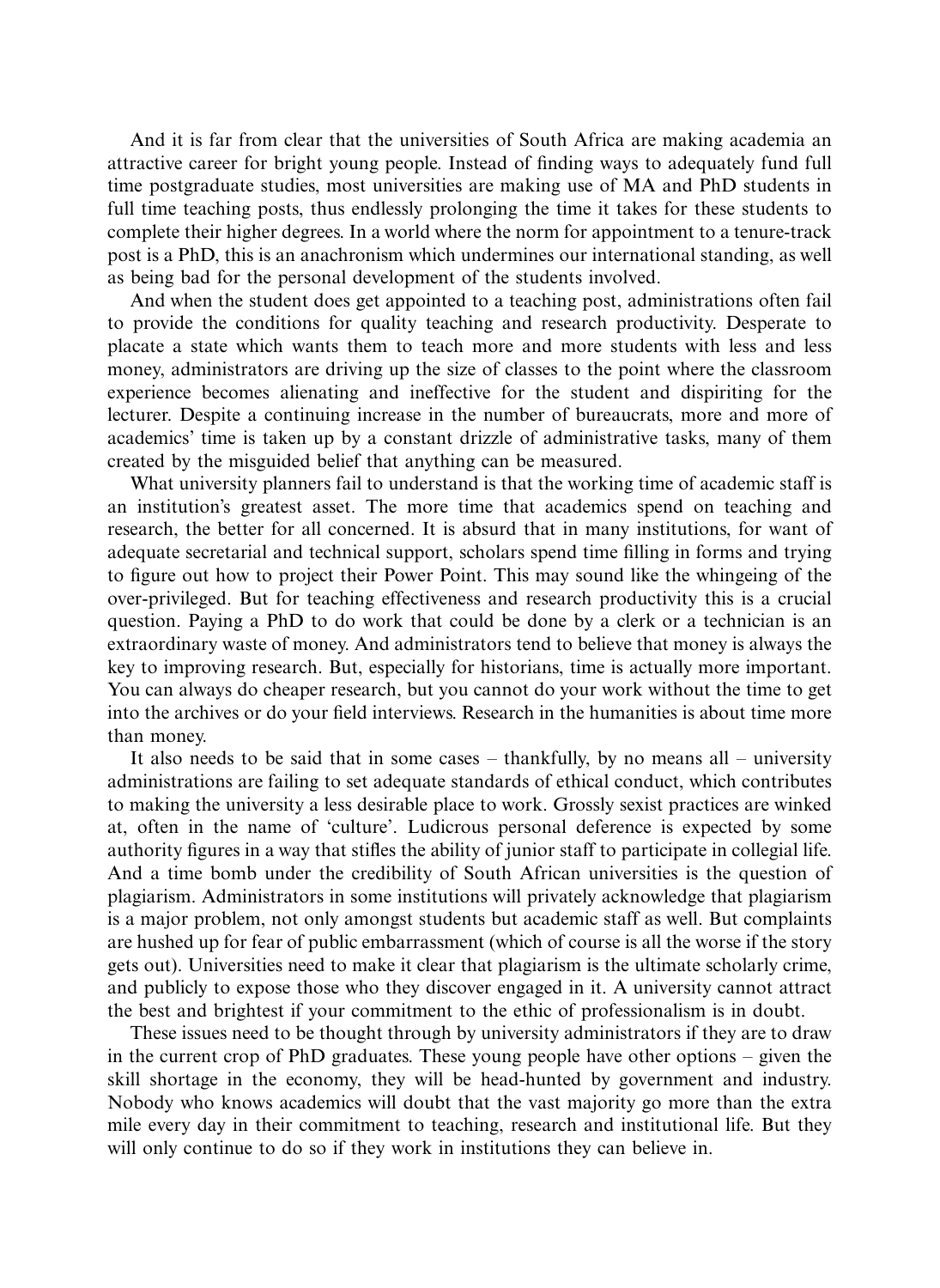There are however, two areas of life beyond the university itself which also pose severe challenges to South African historians. The one concerns the state of the countries archival resources. The other, overlapping with it, affects the very health of democracy itself.

To enter the reading room of the National Archives of South Africa in Pretoria is to receive intimations of an institution in crisis. Despite having an excellent searchable database, which can be accessed on the other side of the world online, the NASA finds it impossible to provide a single computer terminal in the reading room on which the visitor can consult it. Hundreds of box files awaiting replacement tower shakily up one wall, evoking the image from E.M. Forster's novel, *Howard's End*, of the autodidact crushed to death by a falling bookcase. A group of genealogists, who treat the place as a social club, yack away unchecked by the staff, despite the pleading looks of those who are actually trying to do some work. The aura of employee demoralisation is so thick you could cut it. These are just the superficial signs of the chaos which has raged in the archive since the departure of its previous director and the government's failure to appoint a new one. At a deeper level  $-$  in the vaults  $-$  there are clearly problems with the cataloguing of material and political pressures holding up access to the 'hot' documents of the apartheid era. How well the rich holdings of the currently shut Johannesburg Public Library will survive the current renovations is unclear, but past experience does not inspire confidence. Stephen Gray some years ago recounted how he had resigned from the board of the library after the council announced a zero budget for new acquisitions and stacks in the basement were deluged with sewage.

To be fair to government, the gracious old National Library in Cape Town has a good reputation amongst researchers and the new National Library in Pretoria is an elegant and impressive building and has courteous and helpful staff. But the state of the National Archives is not just an inconvenience to researchers. It endangers the very survival of the record of South Africa's past. There were many discussions amongst scholars over the past two decades of the nature of the archive and of the need to expand it beyond the narrow definition of a collection of papers. This was most innovative and creative. But it may have rested on the false assumption that the basic collection and protection of historical documents was a problem that had had already been solved. This turns out not to be the case. We now need to save our endangered paper archive as a matter of urgency.

Closely connected to this problem is the imminent threat to access to archival sources posed by South Africa's new information act. There is no doubt that this odious piece of legislation is going to pose serious problems for those researching recent history. An increasingly paranoid state is likely to use its extensive powers to classify documents which the public needs to know about. It is both in our professional interest and our duty as citizens to protest against this development.

South African historians can look back over the last few decades, with a degree of modest satisfaction. A really substantial national historiography has been created. Of course there will be occasional declarations by politicians that 'our history remains unwritten', but that simply reflects ignorance of what work has to been done. Critics of the historical profession will also wheel out the charge of 'ivory towerism' against us. But South African historians have nothing to be ashamed about in terms of our level of public engagement. Certainly, we can always do better, but the contributions of scholars to history